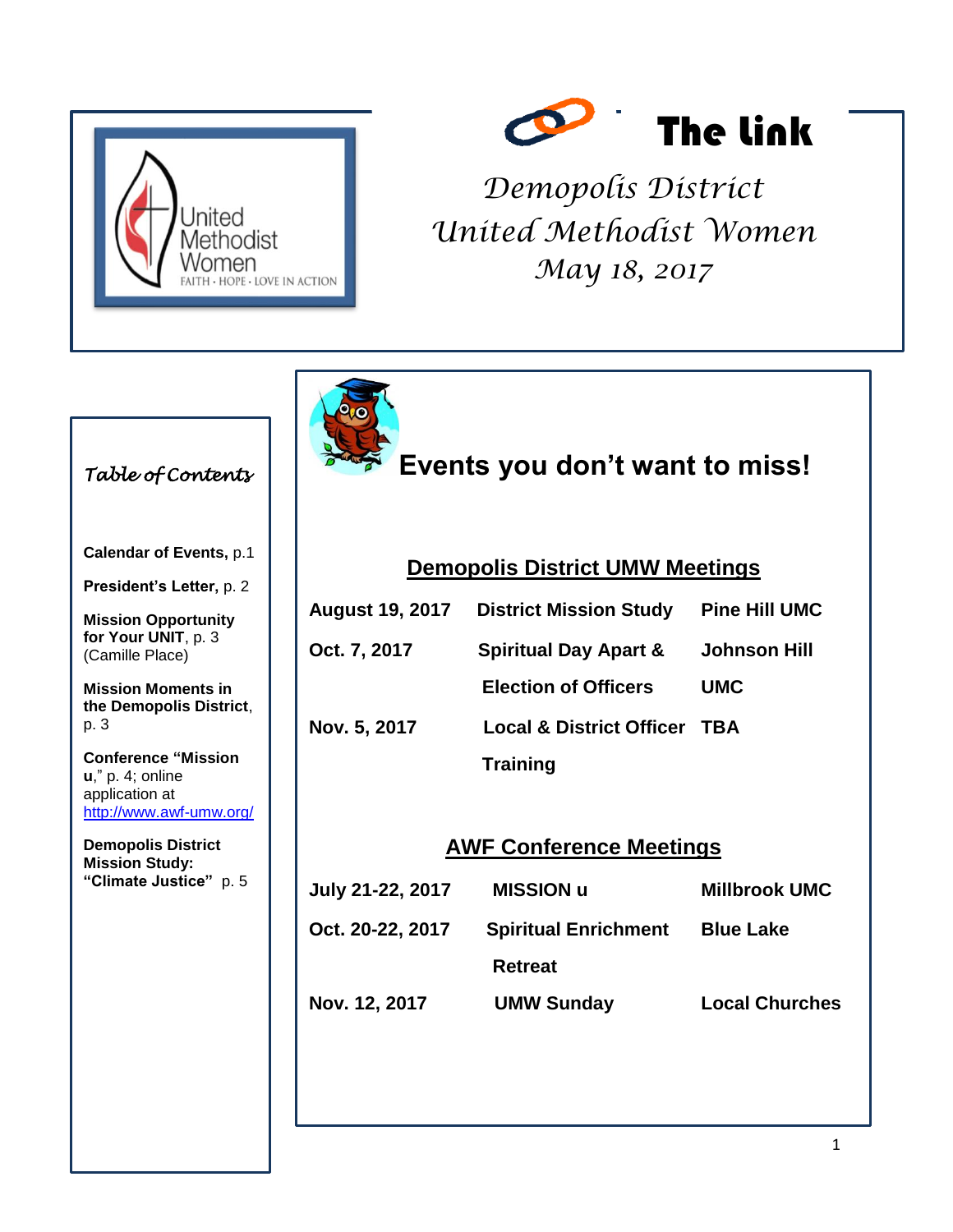

*from the President's pen* 

Hello, ladies! I hope you have had a wonderful Mother's Day. We had a great day in our home.

I hope you are making plans to attend the Mission u studies at Millbrook UMC July 21-22, and I encourage you to take two classes if that's possible. See the article written recapping the studies that will be held. Also, plan to attend our district mission study on "Climate Justice" to be held at the Pine Hill UMC on August 19<sup>th</sup>, 2017. **Bring your sack lunch**, and we will provide the rest!

As most of you know we have been trying to get the membership keyed into the national website to get an accurate count overall of our 330 members we still lack 126 names that need to be keyed. If you have not filled out your Membership listing, please do so and send it to me as soon as possible. We will get it keyed.

Our percentage of ATTENDANCE at the district and conference meetings for UMW counts toward our overall awards at conference. Right now we have a 10.9% on "district attendance" and a 3.3% on "conference attendance" participation. These events are planned for your information and your spiritual growth. These meetings are also an opportunity for your unit to bond closer as women of faith called to mission in your community. Please consider attending. We have already mentioned the upcoming mission studies available, and we also have our Day Apart meeting coming up Oct. 7th to be held at **Johnson Hill UMC** as well as the Spiritual Enrichment Retreat to be held at Blue Lake Oct. 21-22. I hope you will consider attending at least one of these events also. You will be hearing more about these later.

I trust that in your meetings each month that you are reviewing your "Mission Today" Unit report to see what you have accomplished and what you might be short on. All of these meetings mentioned above are listed on that report. Also, be looking at and reviewing your giving; as of now we have only 2 units that have given in all 5 categories of the 5- Star unit. Don't wait until the last minute as you know the Special Mission Recognition pin has to be ordered, and it does take from 6-8 weeks sometimes to receive that back, so plan your meetings accordingly.

Give me a call or email me if there is anything I can do for you or your unit. I am here for you. God bless you for all you do for women, children, and youth.

*Margaret*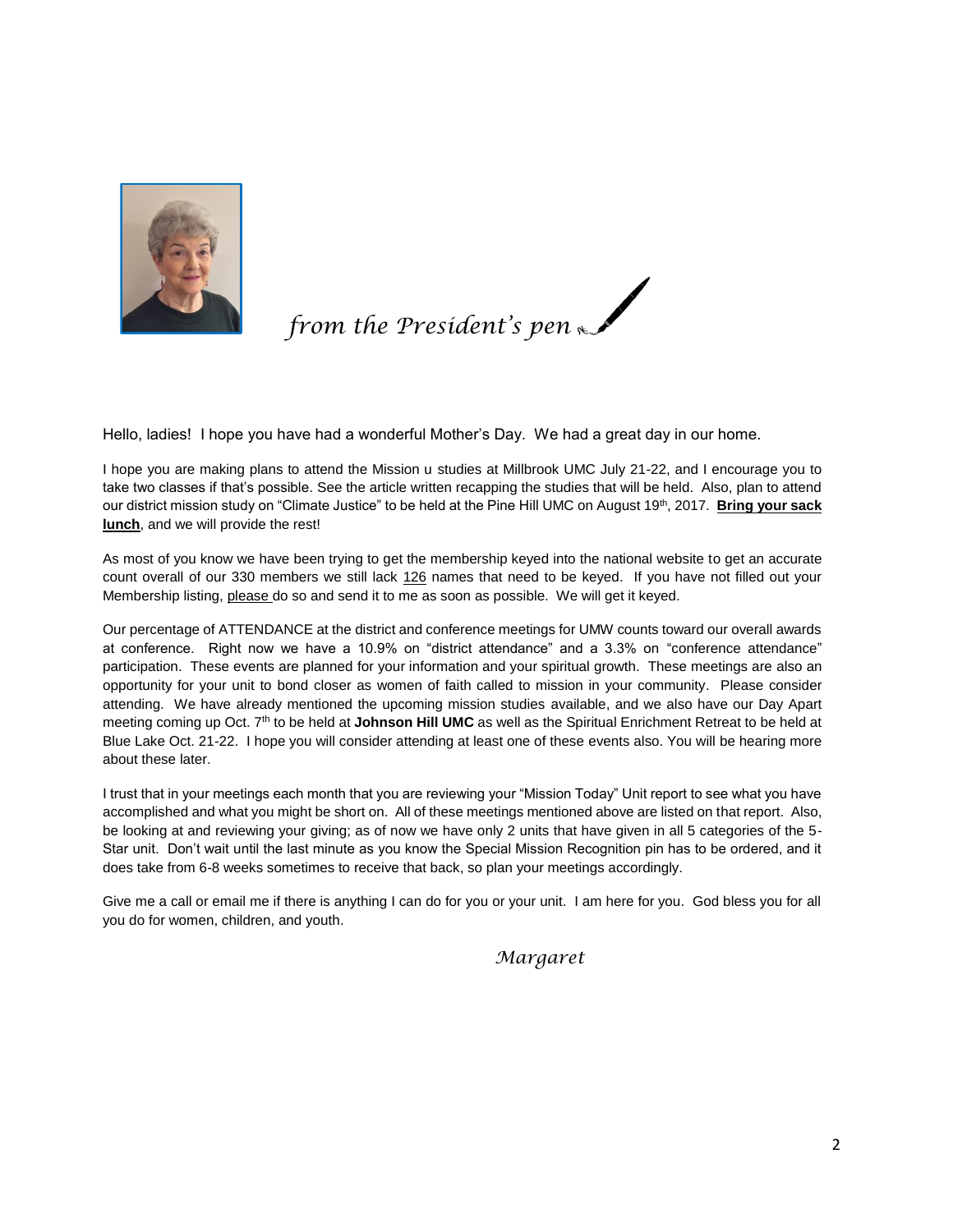

# Opportunities & Ideas

If your Unit is interested in collecting items for Camille Place in Monroeville (Chris Ziebach, Director), here is a list of their needs:

**Shampoo & Conditioner Body Wash and Soap Charmin Ultra Toilet Paper (only) Light Bulbs Deodorant for females Paper Towels Lotion Garbage Bags Q-tips Laundry Detergent Toothbrushes Cleaning Supplies**

# Demopolis District Women Learning, Growing, & Giving

by Kathy Patterson

Our Sunday Lunch to raise money for missions was a huge success and well supported by our community as well as our sister church, Linden UMC! Thanks to all who bought tickets and also to those who made donations.

In April, Lenora Hamrick, from Livingston, spoke to our UMW unit about her work with Chinese students enrolled at UWA. The students have been programmed for school from an early age, and attend classes, followed by tutoring and more studying. The have had little time to "play" while growing up. Mrs. Hamrick helps them improve their conversational English by doing fun things with them. The students get together to cook, play games, work on crafts, decorate the Christmas tree, dye and hide Easter eggs, and watch movies. Lenora is encouraged that some have even asked about her faith.

Our May meeting focused on babies and their needs, both physical and emotional, and the subject of adoption, and foster care. Having sent diapers to the Sybil Smith Family Village in response to their request for needed children supplies, we gathered a variety of baby items to be given to Save-a-Life clients. A need within our community concerning a "new" baby also received our attention: we are happy to report that a member of our unit is expecting a baby on the  $25<sup>th</sup>$  of this month, and we are all looking forward to our turn in

#### rocking and spoiling it!

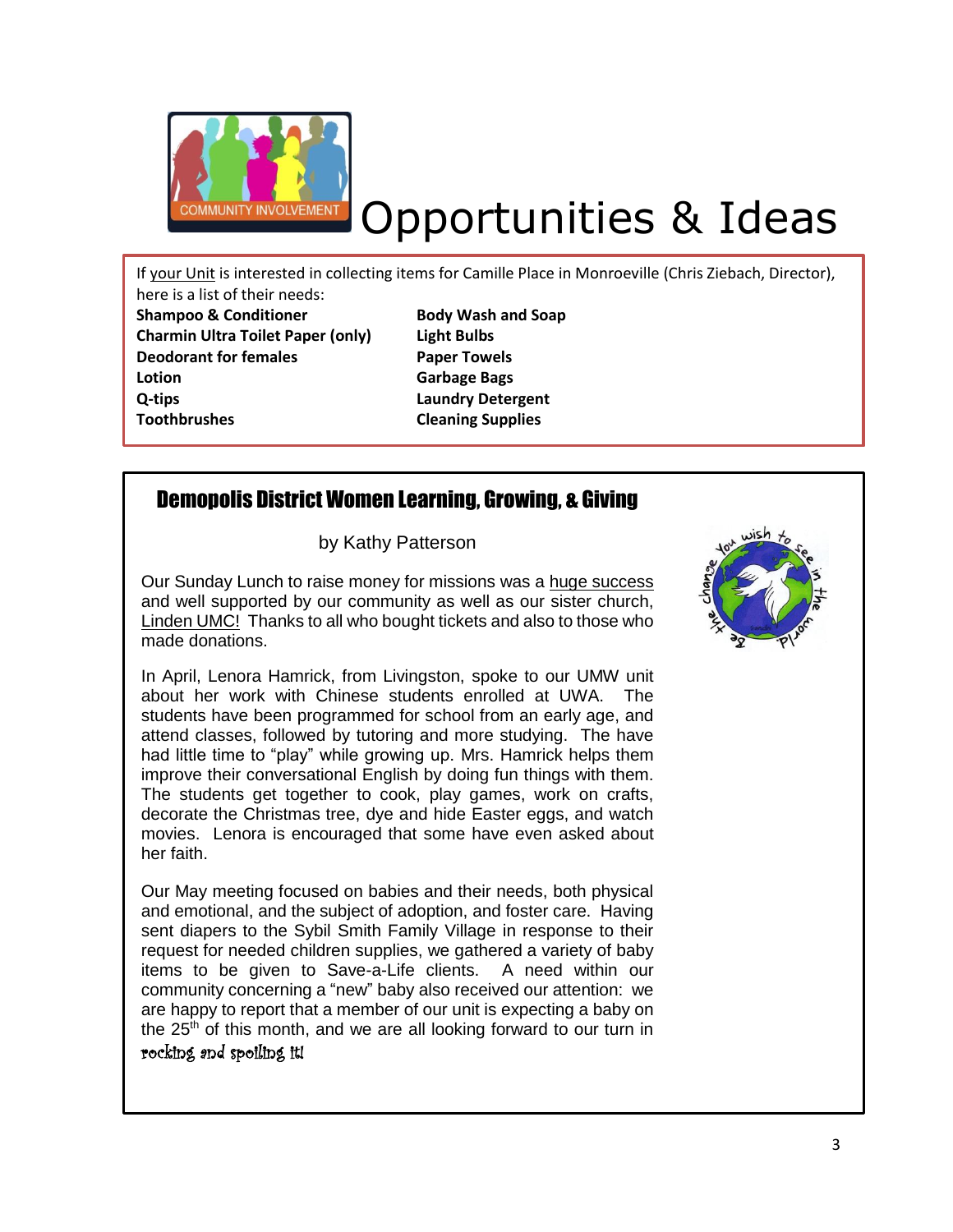# **What is Mission u??**

**Mission u** is an annual conference event that is sponsored by the United Methodist Women and the Board of Church & Society always occurring in the summer. This summer the conference will be held July 20-21at Millbrook United Methodist Church. Mission u offers three studies with a new Youth Study offered this summer. The studies are divided into three categories:

**Spiritual Growth**: A Covenantal Community – This study examines major covenants throughout the Bible and what they reveal about God's character and eternal love for us. It will enhance your understanding of how God works with us, in us, and through us. Reading Program category: Spiritual Growth (M3291/\$10)

**Geographic Study:** Missionary Conferences of The United Methodist Church in the United States --The aim of the study is to give an overview of the three missionary conferences in the United Methodist Church, the contexts out of which they grew and their current engagements: The Alaska United Methodist Conference, Red Bird Missionary Conference, and the Oklahoma Indian Missionary Conference are a hybrid of home and international missionary work. What does the future look like for these conferences? GBOGM (General Board of Global Ministries) and the missionary conferences are exploring best operational and structural options for maximizing mission and ministry going forward in these unique locations. Reading Program category: Education for Mission (M3284/\$10)

**Issue Study:** Climate Justice: Call to Hope and Action – This study highlights justice, peace and integrity of creation as important dimensions of partnering in God's mission today. Participants in this study will also learn how their own actions contribute to climate change and what they can do to positively affect the environment.

**Youth Study :** Missionary Conferences of the United Methodist Church in the United States –This will be offered to youth leaders so that they can return to their Youth Groups in their churches to teach this study and engage them in the history of these three conferences and hopefully it will also offer opportunities for their youth who will be interested in relationship-building and hands-on mission as a result of studying each of these conferences.

*According to Mary Beth Coudal, a representative from the United Methodist Women, "this year's studies are especially relevant to our church and society at present. We have just finished three Mission u training events; over 300 study leaders are excited and ready to facilitate these studies at your conference. Given the need for honest discussions, we hope that Mission u can be of service by providing a sacred space for learning together, where God's grace can enter and transform us."*

#### **Scholarships:**

**Don Brill Scholarship** – for clergy during the first 5 years of their ministry and have not previously attended a Mission u Event.

**Lib Claridy Scholarship** – for lay persons that have not previously attended a Mission u Event

**Nell Chance Scholarship** – for NEW United Methodist Women that have not previously attended a Mission u Event.

**Youth Scholarship** – for youth leaders that have not previously attended a Mission u Event

**Contact:** Harry Hodges, Scholarship Chairperson: harryhodges@yahoo.com

**FOR REGISTRATION FORM GO TO: http://www.awf-umw.org/**